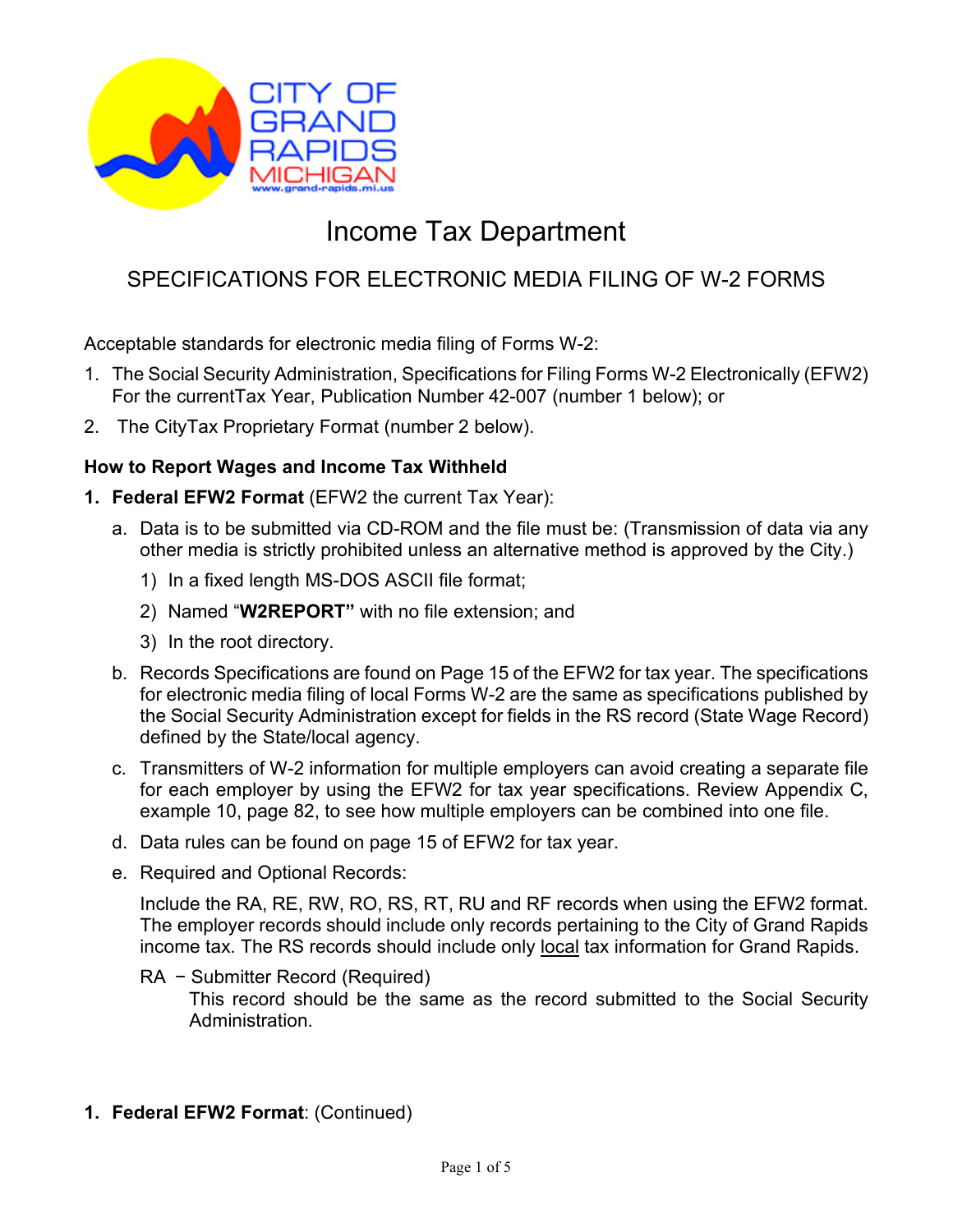RE − Employer Record (Required)

This record should be the same as the record submitted to the Social Security Administration.

RW − Employee Wage Record (Required)

This record should be the same as the record submitted to the Social Security Administration. Include RW records for all employees who worked and/or conducted business on behalf of their employer in Grand Rapids.

- RO − Employee Wage Record (Optional)
- RS − State Record (Required)
	- a. This record should be the same as the record submitted to the Social Security Administration. Include RS records for:
		- 1) All employees from whom tax was withheld for the City of Grand Rapids;
		- 2) All employees who are residents of Grand Rapids regardless of where they worked for the employer; and
		- 3) All employees who are nonresidents of Grand Rapids and worked or conducted business on behalf of the employer in Grand Rapids.
	- b. Specifications for RS record fields defined by State/local agency, The City of Grand Rapids:

| <b>RS</b><br><b>POSITION</b> | <b>FIELD NAME</b>                                              | <b>LENGTH</b> | <b>FIELD SPECIFICATIONS</b>                                                                                                                                                                                            |
|------------------------------|----------------------------------------------------------------|---------------|------------------------------------------------------------------------------------------------------------------------------------------------------------------------------------------------------------------------|
| $5-9$                        | <b>Taxing Entity Code</b>                                      | 5             | To be defined by State/Local agency.<br>Left Justified and blank filled.<br>Identify the City of Grand Rapids using the<br>abbreviation "MIGRR".<br>Applies to income tax reporting.                                   |
| 298-307                      | Other state data<br><b>Locality Name</b><br>(Form W-2, box 20) | 10            | To be defined by State/Local agency.<br>Left Justified and blank filled.<br>Identify the City of Grand Rapids using the<br>abbreviation "MIGRR" followed by 5 blank<br>characters.<br>Applies to income tax reporting. |
| 309-319                      | Local taxable wages<br>(Form W-2, box 18)                      | 11            | To be defined by State/Local agency.<br>Right justified and zero filled<br>Applies to income tax reporting.                                                                                                            |
| 320-330                      | Local income tax<br>withheld (Form W-2,<br>box 19)             | 11            | To be defined by State/Local agency<br>Right justified and zero filled.<br>Include only income tax withheld for the<br>City of Grand Rapids, Michigan.<br>Applies to income tax reporting.                             |

The code used by your accounting system to identify the particular city as the locality for which tax was withheld is meaningless to the city.

**1. Federal EFW2 Format**: (Continued)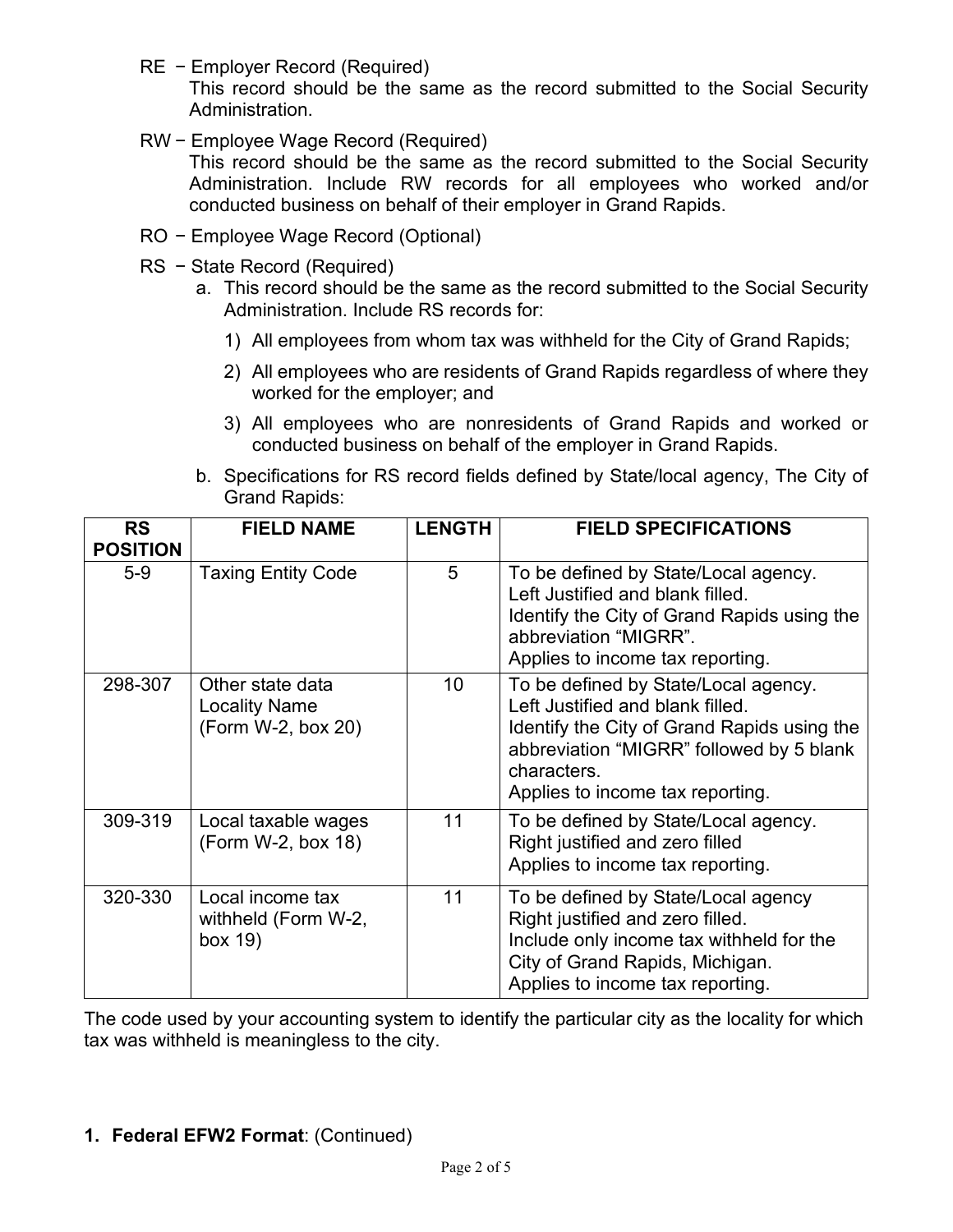RT − Total Record (Required)

This record should be the same as the record submitted to the Social Security Administration except include totals for only the RS records for all employees who were residents of Grand Rapids or worked (and/or conducted business) for their employer in Grand Rapids.

- RU − Total Record (Optional)
- RF − Final Record (Required)
- RV State Total Record (Optional)

#### 2. **CityTax Proprietary Format (CTP):**

(This is a comma-delimited format. See instructions for creating this file in Microsoft Excel under section e below.)

- a. Data is to be submitted via CD-ROM and the file must be:
	- 1) In comma delimited MS-DOS ASCII file format;
	- 2) Named "**W2REPORT"** with a "**.CSV**" file extension; and
	- 3) In the root directory.
- b. First row: Employer Record Specifications

| Column | <b>Data</b>                    | <b>Explanation</b>                                       |
|--------|--------------------------------|----------------------------------------------------------|
| A      | <b>CTE</b>                     | Text exactly as shown. Identifies as employer<br>record. |
| B      | Employer EIN of Tax ID         | 9 digits no spaces or punctuation                        |
| C      | Tax year                       | 4 digits                                                 |
| D      | Employer name                  |                                                          |
| E      | C or blank                     | C if corporation, blank otherwise                        |
| F      | <b>Employer street address</b> | No punctuation or commas in address                      |
| G      | <b>Employer city</b>           |                                                          |
| Н      | <b>Employer state</b>          | 2 character state abbreviation                           |
|        | <b>Employer Zip Code</b>       | 5 digits (6 characters if foreign address)               |
| J      | <b>Employer Zip Plus 4</b>     | 4 digits                                                 |

c. Employee rows: Employee Record Specifications (One row per employee)

| Column | Data                       | <b>Explanation</b>                                       |
|--------|----------------------------|----------------------------------------------------------|
| A      | <b>CTW</b>                 | Text exactly as shown. Identifies as employee<br>record. |
| B      | <b>Employee SSN</b>        | 9 digits no spaces or punctuation                        |
| C      | <b>Employee Last Name</b>  |                                                          |
| D      | <b>Employee First name</b> |                                                          |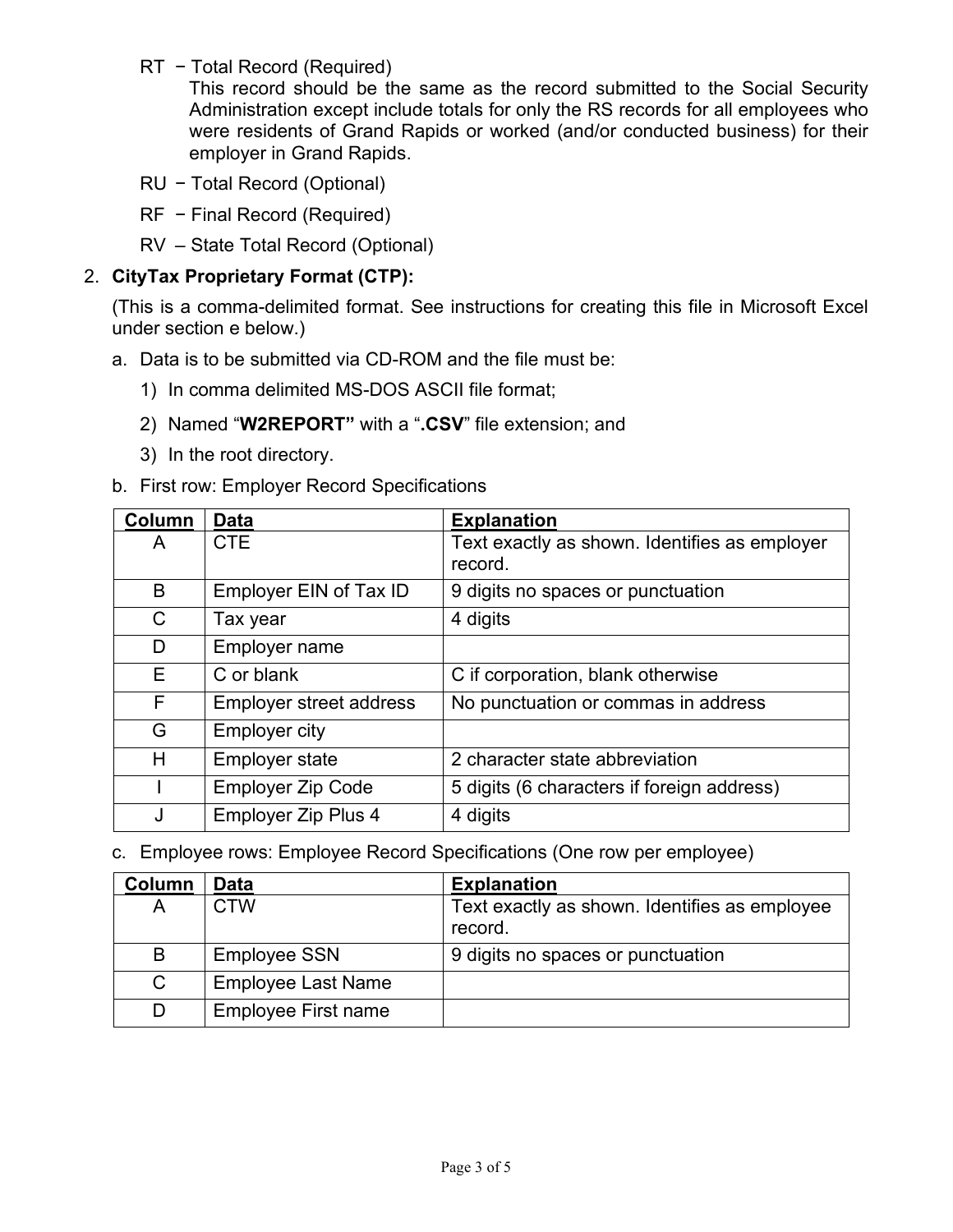## 2. **CityTax Proprietary Format (CTP): (Continued)**

| Column | Data                                       | <b>Explanation</b>                                                                                                                    |
|--------|--------------------------------------------|---------------------------------------------------------------------------------------------------------------------------------------|
| E.     | Employee Middle Initial                    |                                                                                                                                       |
| F      | <b>Employee Street Address</b>             | No punctuation or commas in address                                                                                                   |
| G      | <b>Employee City</b>                       |                                                                                                                                       |
| H      | <b>Employee State</b>                      | 2 character state abbreviation                                                                                                        |
|        | <b>Employee Zip Code</b>                   | 5 digits (6 characters if foreign address)                                                                                            |
| J      | Employee Zip Plus 4                        | 4 digits                                                                                                                              |
| K      | Employee total wages                       | Same as Form W-2, box 1. Format as number<br>with two decimal places; do not use 1000<br>Separator (,). If no wages zero fill field.  |
|        | <b>Local Entity Code</b>                   | Same as Form W-2, box 20. Identify the City of<br>Grand Rapids using the abbreviation MIGRR<br>followed by 5 blank characters.        |
| M      | <b>Grand Rapids Income Tax</b><br>Withheld | Same as Form W-2, box 19. Format as<br>number with two decimal places; do not use<br>1000 Separator (,). If no withholding zero fill. |

- d. End of data marker. In row after the last row of employee data, enter in column A 'ZZZ' as the end of data marker.
- e. How to Create CTP formatted file using Microsoft Excel.
	- 1) Open a new spreadsheet.
	- 2) All entries are to be made in upper case letters.
	- 3) In the first row, enter the employer data as specified above. Enter one value per *column. Skip a column if blank. Start by entering 'CTE' on the first line in column A.* Enter the remaining employer data items one per column.
	- 4) In the second row and each subsequent employee row necessary thereafter, enter the employee data as specified above. Enter 'CTW' in column A. Enter the remaining employee data items one item per column. If a data item is blank, skip the corresponding column. The employee records should include only local tax information for:
		- i. All employees from whom tax was withheld for the City of Grand Rapids;

ii. All employees who are residents of Grand Rapids regardless of where they worked for the employer; and

iii. All employees who are nonresidents of Grand Rapids and who worked or conducted business on behalf of the employer in Grand Rapids regardless of whether or not Grand Rapids withholding was deducted.

#### 2. **CityTax Proprietary Format (CTP): (Continued)**